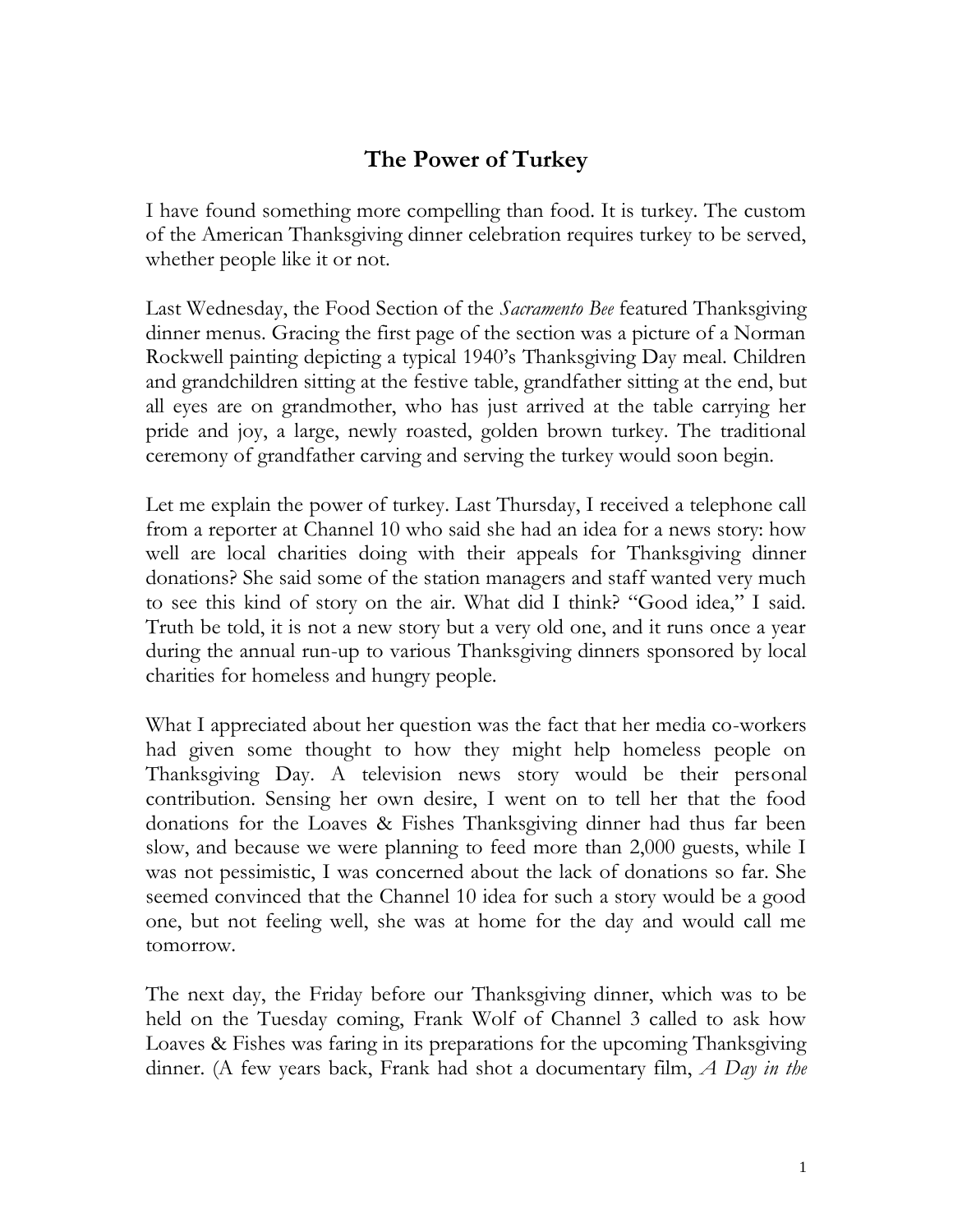*Life of Loaves & Fishes*, for an independent television company. The owner of the company donated the finished documentary to assist our fundraising efforts, which we used with some success.) Frank and I chatted a bit, and I told him essentially what I had told Channel 10 the previous day: food donations were slow coming in, I was not pessimistic but I was concerned whether we would have enough to feed 2,000 people. He thought it would make a good television news story, and he would dispatch a television crew. I suggested our food warehouse might be a good visual. He agreed.

A few minutes later, Rosie Gaytan, a Channel 10 news reporter called. She was picking up the threads of the story from the other reporter who had called me on Thursday. She asked if she could come over and do the story. I agreed and suggested that our warehouse might make a good visual. She agreed it would. I confided to her that Channel 3 also wanted to do the story, though I wasn't sure exactly when they were coming. She asked me not to give it away; she was on her way. I said OK.

Stan, the director of food donations, had laid out the warehouse in such a way that when our supporters delivered Thanksgiving donations on the Sunday and Monday before the Thanksgiving dinner (to be held on Tuesday), each food item would have a designated area. He had printed attractive signs and placed them above each set of storage pallets. The signs read, "Peas," "Yams," "Pineapple," "Cranberries," Apple Juice," "Socks," etc. In addition, Stan had used room dividers to create a large enclosed area in which several dozen 8-foot-long tables were set up. In this area, two signs read, "Pies."

The Channel 3 crew arrived first with Alice Scott, the assigned reporter. She was still touching up her makeup when I came up to the car. I was dressed in a forest green Loaves & Fishes sweatshirt with the large logo front and back. I greeted Alice, and with the cameraman, we walked into the warehouse together. And there was the story. A long warehouse aisle of nearly empty pallets, each section identified by its own sign, and in the large enclosed area there were two pies sitting on one of the tables under the pie sign. "What about turkeys?" she asked. I had not anticipated this question because our donation food appeal asked for turkeys, cooked and sliced, to be delivered a day or two before our dinner. I took her to a large freezer in the corner of the warehouse, opened the door, and looked in; there were six turkeys. I turned to Alice and said, "We have to feed 2,000 people next Tuesday, our cupboards